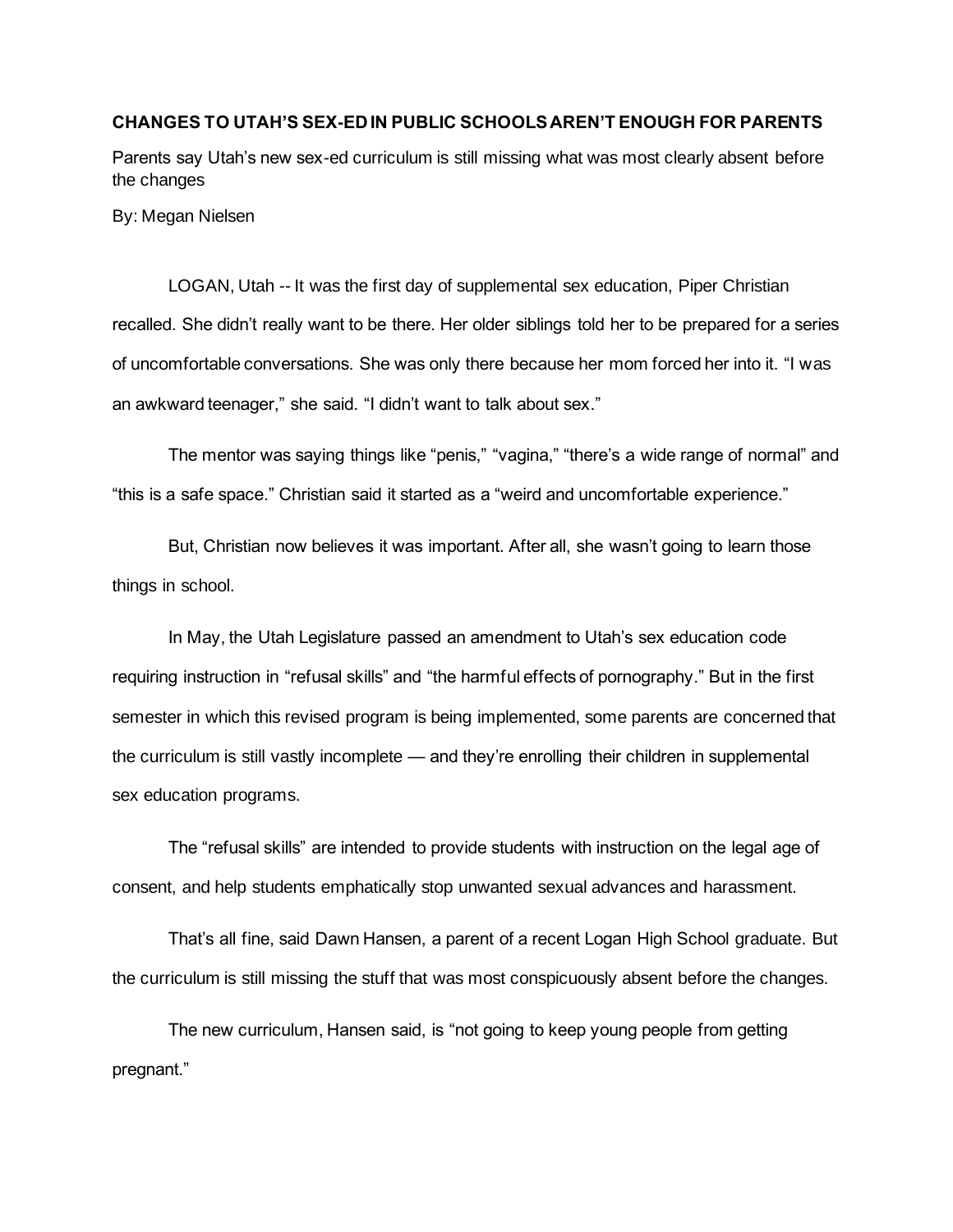Utah's law states instruction must stress abstinence before marriage and fidelity after marriage. The law prohibits instruction in the intricacies of intercourse and sexual stimulation, the advocacy of premarital sexual activity and advocacy of contraceptive methods or devices.

Both school -- and for many kids, church -- teach abstinence only. "I understand those beliefs but, at the same time, if your kid is out there experimenting and doesn't know what to do, they should know the possibilities for birth control and understand that there are different sexualities and identities," said Sarah Ringueberg, a parent of Logan High School students.

Hansen and Ringueberg both felt sex education at the public schools wasn't enough and enrolled their teenagers in a sex education program called Our Whole Lives at Logan's Unitarian church.

Unlike the sex-ed program at public schools, "It's not an abstinence-based program," OWL coordinator Lorien Belton said. "We tell them what sex is, we tell them how to be safe, we answer their questions… Honesty is a very important part of this curriculum."

"You can't even make a comparison it was so different," Christian said of the OWL program and public school sex education.

"There were a lot of teen pregnancies at our school and I think if they had taught us more safety it could have prevented some of those types of situations," said Hannah Johns, a 2017 Logan High School graduate.

It's great to know and teach refusal skills but "if you really feel so inclined to have sex… it's really important to know to be protected to make sure you don't change your life really quickly," Hansen said.

"I just wish we'd gotten to put a condom on a banana is all," laughed Christian Morril, a Logan High School graduate.